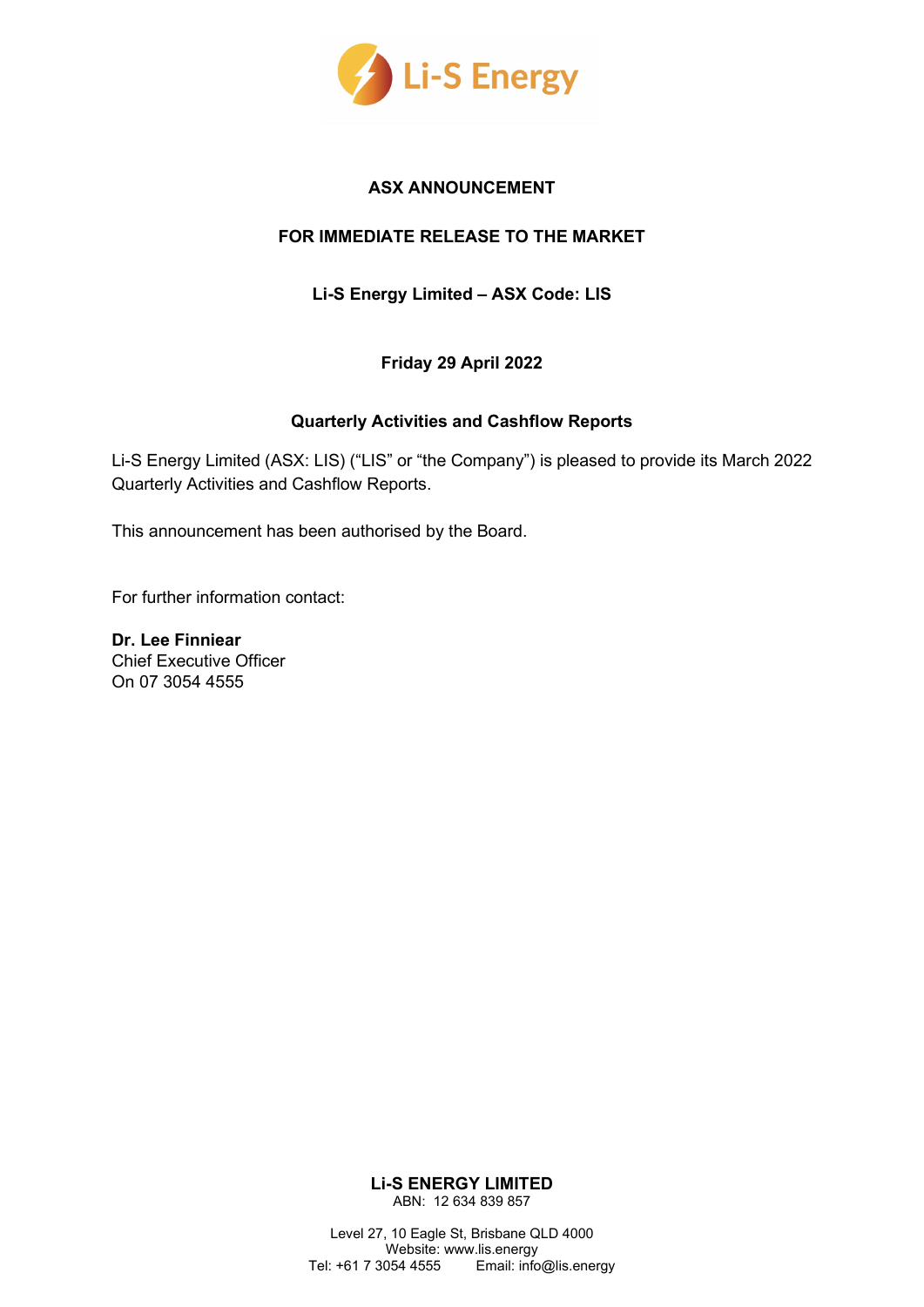

## **ASX Announcement**

## **Friday 29 April 2022**

Li-S Energy Limited (ASX: LIS) ("Li-S Energy" or "the Company") is pleased to report on its activities for the quarter ended 31 March 2022.

# **Highlights and material developments**

- Achieved scale up in cell testing from single layer to multi-layer pouch cells, utilising a lean electrolyte loading equivalent to that of commercial cells.
- Comparative testing of 4-layer pouch cells with and without Li-S Energy's unique BNNT and Li-nanomesh protection showed that the BNNT protected cells had a specific capacity 24% higher and capacity retention above 95%, being 21% higher than the unprotected cells.
- Commenced manufacture of first batch of 10-layer lithium sulphur pouch cells to scale up BNNT and Li-nanomesh comparative performance testing in larger capacity cells.
- Commenced Li-nanomesh testing on zinc and aluminum electrodes to investigate the wider potential of Li-nanomesh as a dendrite inhibitor across a broad range of battery chemistries.
- Expanded our scientific team to include Professor Maria Forsyth, Professor Patrick Howlett and the Deakin BatTRI Hub facility, awarding contracts to the group focused on scaling Li-metal batteries using Li-nanomesh, plus polymer and solid-state electrolytes.
- Filed two international PCT patents for BNNT protection of sulphur cathodes and Li-nanomesh protection on metal anodes, plus took our PCT patent on flexible lithium sulphur batteries to national phase.
- Ordered two automated roll-to-roll coating machines, pouch cutters, Z stackers, and other machinery critical to increase the speed of lithium sulphur pouch cell production.
- The Company remains well funded with \$45.1m in cash at 31<sup>st</sup> March 2022.

# **Li-S ENERGY LIMITED**

ABN: 12 634 839 857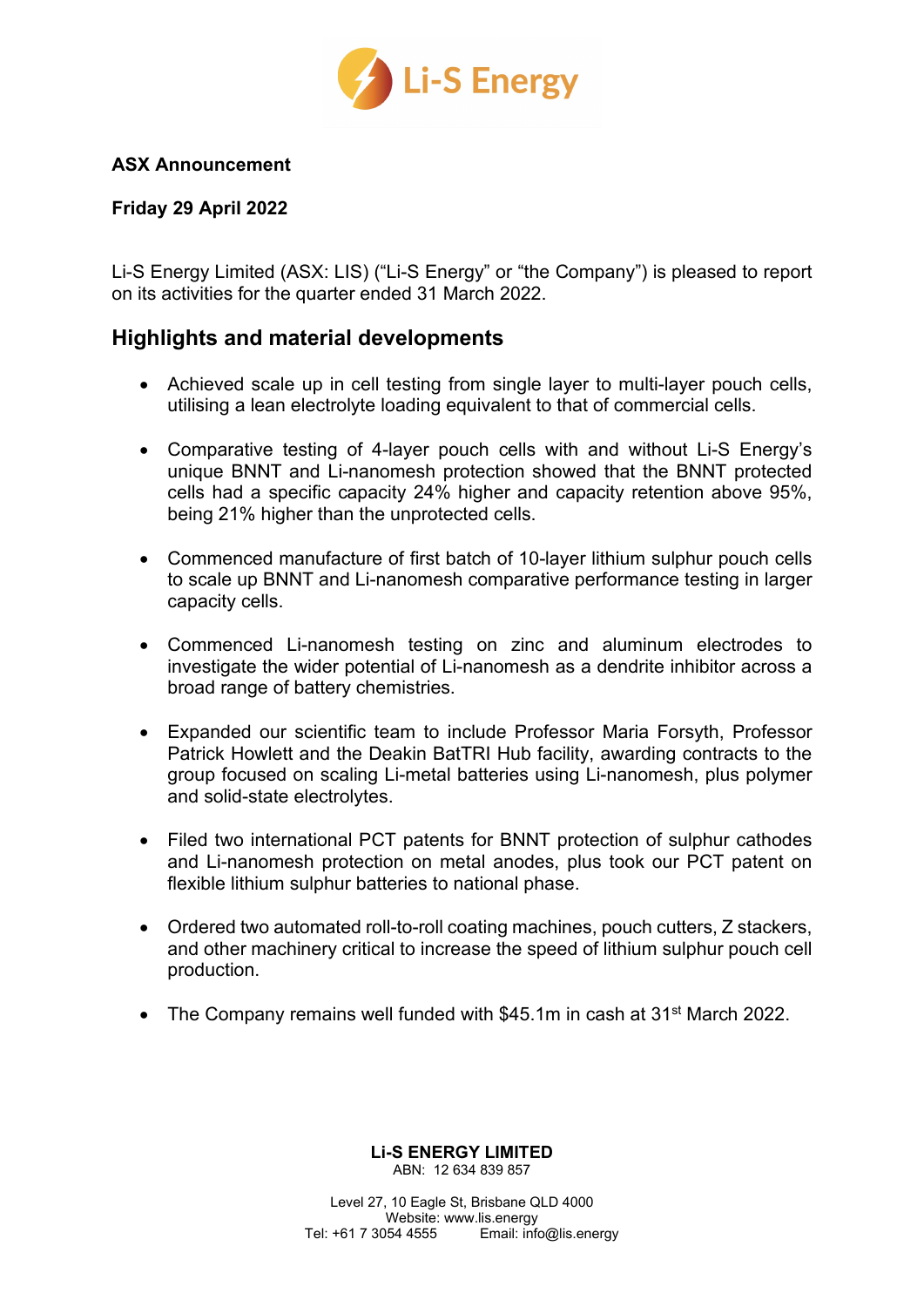# **Operations and R&D results update**

The March quarter was a busy period for the Company, continuing its strong operational momentum, including:

- Achieved strong, positive results from the first batch of 4-layer pouch cells protected with BNNT and Li-nanomesh. We performed comparative testing against control cells (identical cells but without BNNT/Li-nanomesh protection). The tests were designed to rapidly identify differences in performance between BNNT protected cells and the control cells. The results showed specific capacity 24% higher in the protected cells, and capacity retention at above 95% in the BNNT protected cells, versus 74% in the control cells. Furthermore, the coulombic efficiency in the protected cells was 18% higher than in the control cells.
- On the basis of the strong 4-layer results we commenced production and testing of 10-layer lithium sulphur pouch cells, utilizing "lean" electrolyte loading, consistent with the electrolyte typically used in commercial cells.
- Li-nanomesh testing on zinc and aluminum electrodes is now underway to investigate the wider potential of Li-nanomesh as a dendrite inhibitor across a broader range of battery chemistries where zinc or aluminium electrodes are utilised.
- The fit-out of the new laboratories, test facilities and a small-scale cell production capability at Deakin University in Geelong is progressing well. Orders were placed during the quarter for additional equipment needed. These facilities will increase the number and capacity of cells the Company can produce, including initial test cells for collaboration partners. Due to international supply chain issues we now expect the coaters and related equipment to arrive in early May, and the facility to be operational by the end of June 2022.
- The Company has expanded its scientific expertise and cell production capability by engaging two world renowned experts in battery chemistry, Professor Maria Forsyth and Professor Patrick Howlett. Maria, Patrick and their team at Deakin University's BatTRIhub, have been engaged by the Company to develop and deliver Li-metal batteries using Li-nanomesh, and to develop advanced polymer and solid-state electrolytes.
- The Company's Chief Technology Officer, Dr Steven Rowlands, permanently relocated to Australia during the quarter, strengthening our on-site team.
- The Company successfully recruited a marketing manager during the quarter, with recruitment process ongoing for additional senior roles in operations and technology.
- During March, Dr Lee Finniear and Dr Steven Rowlands were in Europe to meet and develop ongoing relationships with leading European Battery Research Institutions, equipment manufacturers and potential OEM customers.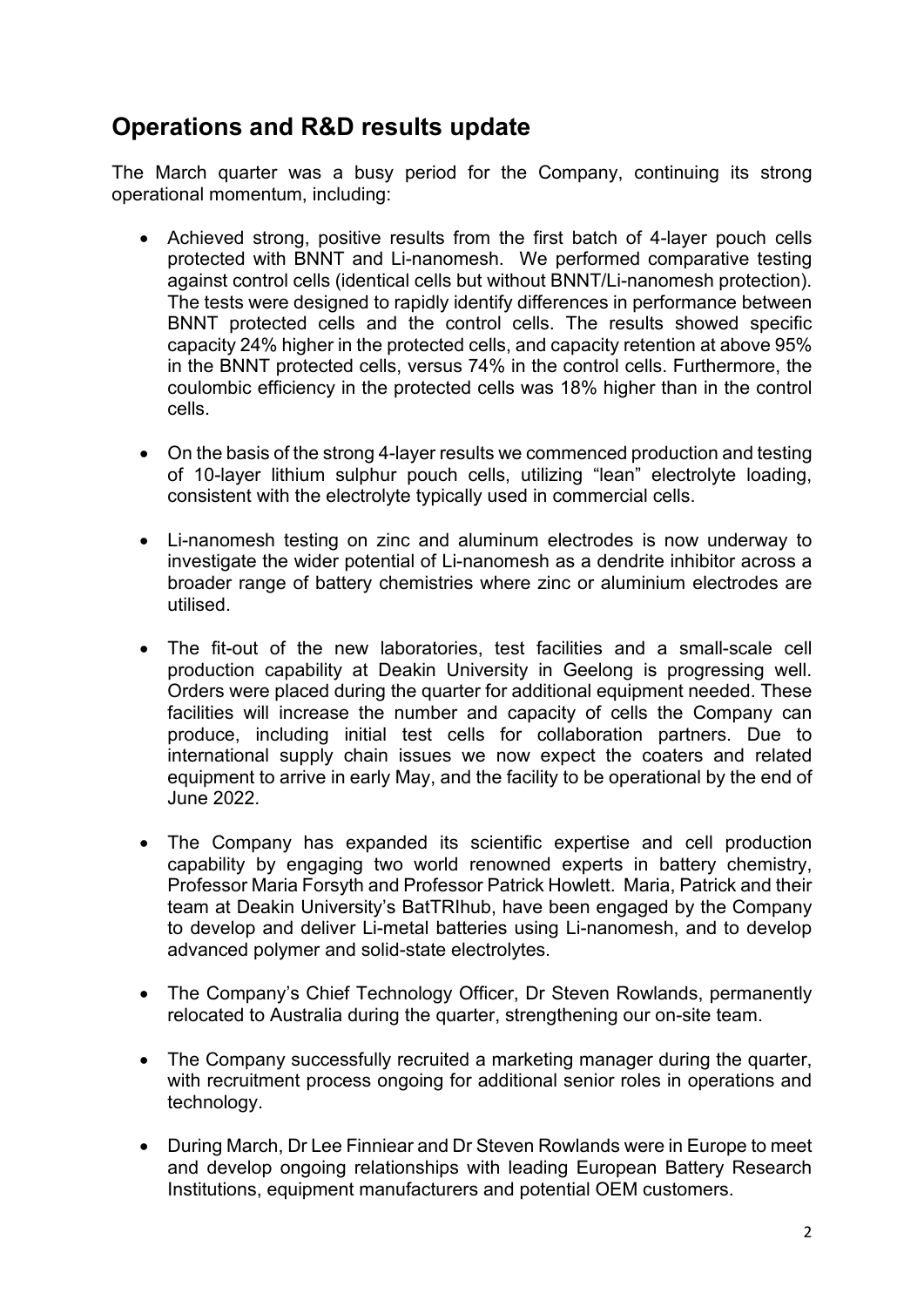# **CEO Dr Lee Finniear commented:**

*"I am pleased to report that we have continued our strong technical progress throughout the quarter.* 

*On lithium sulphur cell development, we took the critical step to scale up from single layer to multi-layer pouch cells. It was very pleasing to note that our 4-layer cells performed extremely well compared to unprotected control cells, enabling us to fasttrack development to the construction of our first 10-layer lithium sulphur cells.* 

*We also took rapid action to capitalise on the outstanding potential of our Li-nanomesh to improve the safety and cycle life of lithium-metal batteries by mitigating dendrites. Rather than dilute the focus of our existing team, we engaged an additional team with extensive prior experience in lithium metal electrochemistry. Professor Maria Forsyth and her staff at BatTRIhub are already constructing our first multi-layer lithium-metal cells with Li-nanomesh for testing and evaluation.* 

*During the quarter, we also continued testing Li-nanomesh to assess its ability to mitigate dendrites on zinc and aluminium electrodes, with a view to further expanding the market reach of this remarkable nano-composite. We expect initial results from this testing in the June quarter.* 

*In addition to technical progress, we have been extending our commercial reach into Europe and the UK. During March we met with leading European Battery Research Institutes, manufacturers and potential OEM customers. What was clear from our conversations that the demand for a lighter, long lasting, more energy dense battery is stronger than ever. Li-S Energy is well positioned with both its lithium sulphur and lithium metal developments to play a key role in meeting that demand."* 

# **Financial update**

Please refer to Appendix 4C below for the detailed quarterly cash flow report, including a summary of the Company's expenditure on the above activities.

Net cash outflows used in operating activities during the quarter were \$499,671. This was primarily driven by outflows related to staff costs of \$188,144, payments to a subsidiary of PPK Group Limited of \$150,000 for management services provided, and other administration and corporate costs of \$378,378. This was partly offset by a GST refund received of \$147,539 and an adjustment for development cost payments made in a previous quarter now capitalised as intellectual property during this quarter.

The net cash outflows used in investing activities during the quarter were \$1,169,500 consisting primarily of \$736,176 in payments to Deakin University for research and development activities completed under the Research Framework Agreement entered into on 8 July 2021, and \$367,452 for plant and equipment as part of the fit out of the new laboratory and test areas.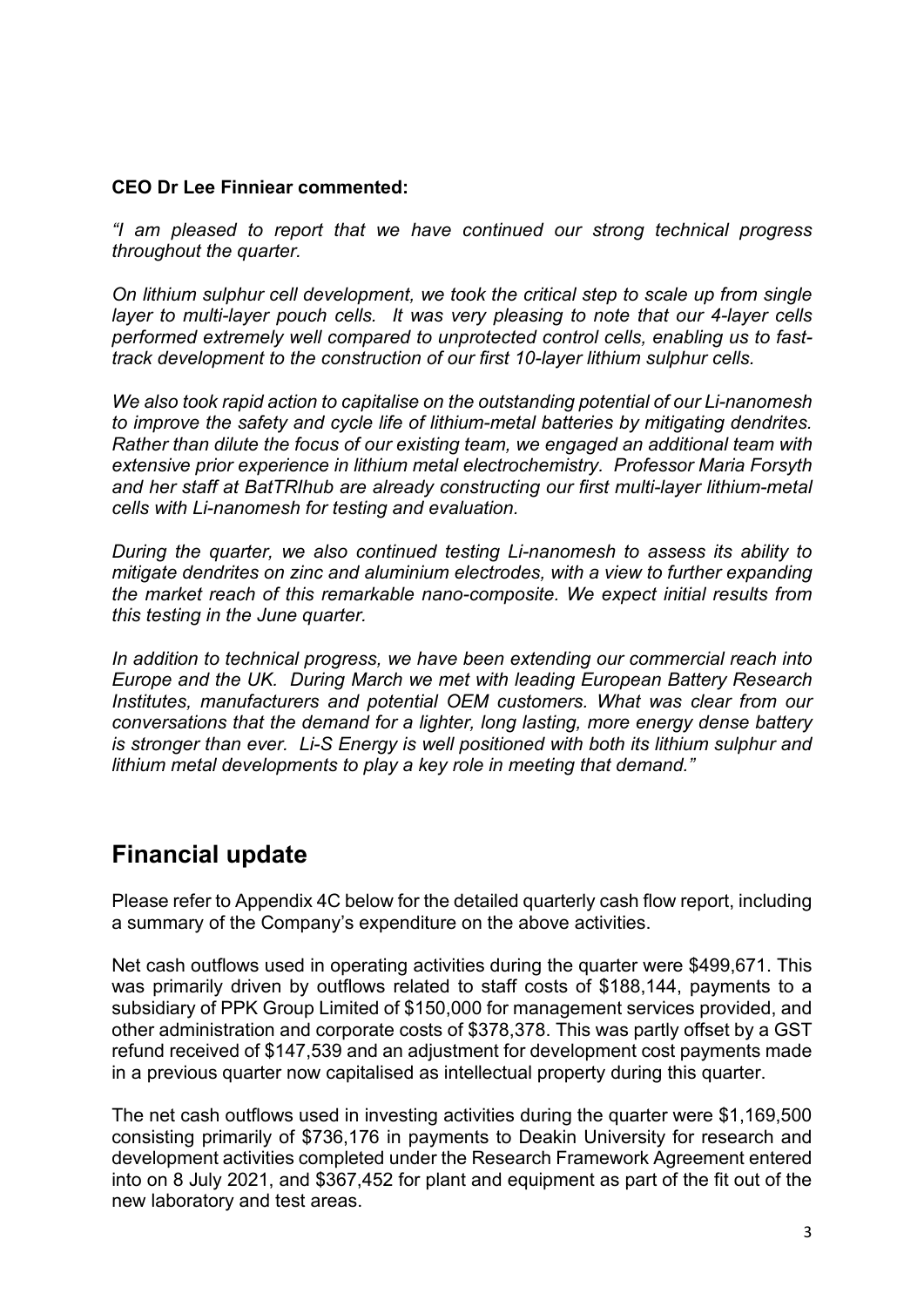The net cash outflows from financing activities for the quarter of \$34,558, consisted of repayments to its lease liability, (accounted for in accordance with AASB 16 *Leases*).

Pursuant to Listing Rule 4.7C.2, the Company provides in Table 1 below, a comparison of its actual expenditure on the individual items in the "use of funds" statement since the date of admission to the official list against the estimated expenditure on those items in the "use of funds" statement in the IPO prospectus and an explanation of any material variances.

| \$                           | Use of funds<br>estimate<br>(per Prospectus) | $%$ of<br><b>Funds</b> | Cash<br>payments to<br>31 March<br>2022 | % of actual<br>funds expended<br>against Cash<br><b>Payments to 31</b><br><b>March 2022</b> |
|------------------------------|----------------------------------------------|------------------------|-----------------------------------------|---------------------------------------------------------------------------------------------|
| <b>Project Expenditure</b>   | 29,112,623                                   | 85.63%                 | 1,981,809                               | 36.56%                                                                                      |
| Costs of the Offer           | 3,581,968                                    | 10.54%                 | 2,235,563                               | 41.24%                                                                                      |
| <b>Other Working Capital</b> | 1,305,409                                    | 3.84%                  | 1,203,047                               | 22.20%                                                                                      |
| <b>TOTAL</b>                 | 34,000,000                                   | 100.00%                | 5,420,419                               | 100.00%                                                                                     |

**Table 1** *– Comparison of "use of funds" statement per prospectus to cash payments since the date of admission to the official list of the ASX to 31 March 2022*

The material variances above are as a result of the Company listing at the end of the September quarter 2021, giving less than 7 months of comparative cash payments versus a 2 year use of funds period estimate. Expenditure also does not occur in a linear manner. The actual cash costs of the offer since the date of admission total \$2,235,563. This is below the estimate in the IPO prospectus, as the Company incurred cash expenses before the date of admission to the official list, that have not been included in the above "use of funds" statement comparison. Li-S Energy is still on track to meet the business objectives that sit behind the "use of funds" statement as described in the prospectus.

In accordance with Listing Rule 4.7C.3, the Company advises that it paid \$914,619 to related parties of the Company during the quarter. The Company paid Deakin University \$736,176, relating to project activities undertaken in relation to the Research Framework Agreement, and \$28,443 in rental payments for two production bays at Deakin's ManuFutures advanced manufacturing hub in Waurn Ponds, Victoria. The Company also paid a subsidiary of PPK Group Limited \$150,000 for management services provided, in accordance with the relevant Agreement, and as disclosed in section 12.6 of the Prospectus.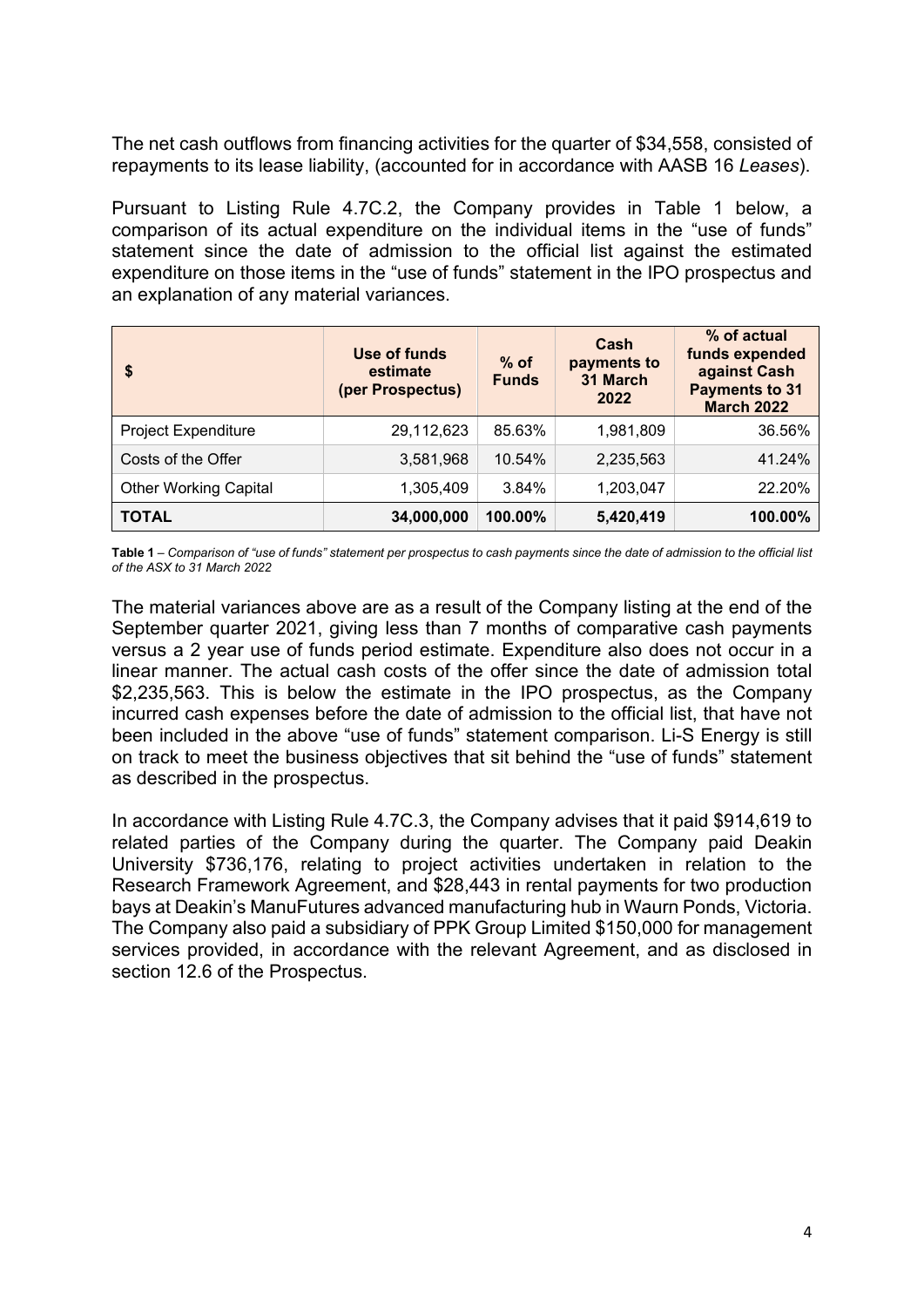## **ENDS**

This announcement has been authorised for release by the Board.

For more information:

#### **Investors**

Dr Lee Finniear, CEO +61 7 3054 4555 https://www.lis.energy/site/about/About-Li-S-Energy

#### **Media**

Mel Hamilton, M&C Partners 0417 750 274 [Melissa.hamilton@mcpartners.com.au](mailto:Melissa.hamilton@mcpartners.com.au)

## **About Li-S Energy**

Li-S Energy was created as the result of a joint venture between Li-S Energy's founding Shareholders, PPK Group Limited, BNNTTL and Deakin University. Li-S Energy is developing a battery technology based on more advanced lithium-sulphur chemistry, whereby BNNTs and other nanomaterials are incorporated into battery components. The aim of this combination is to improve battery energy capacity and cycle stability when compared to current lithium-ion batteries and lithium-sulphur batteries, respectively.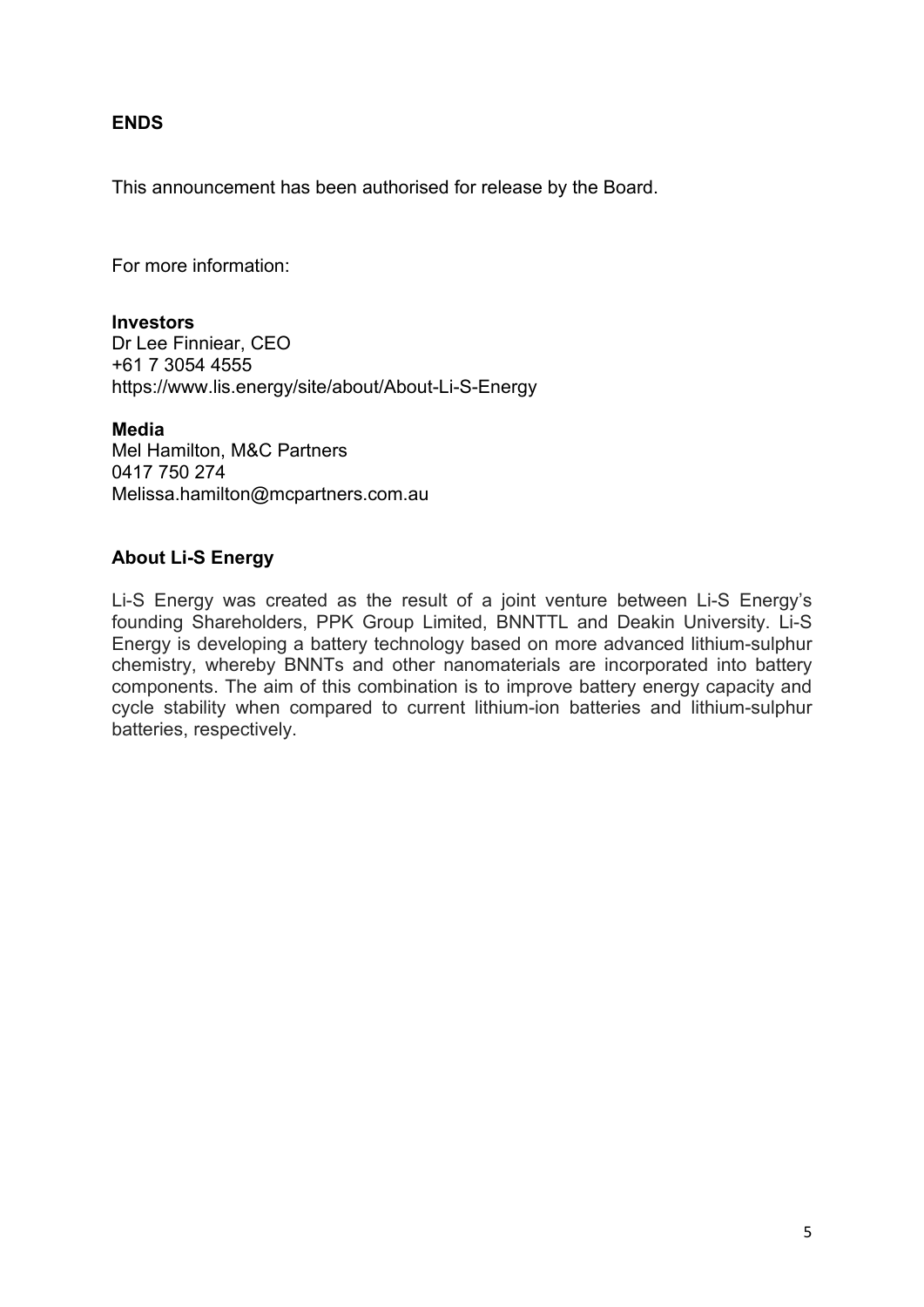# **Appendix 4C**

# **Quarterly cash flow report for entities subject to Listing Rule 4.7B**

#### **Name of entity**

Li-S Energy Limited

12 634 839 857 31 March 2022

**ABN Quarter ended ("current quarter")**

| <b>Consolidated statement of cash flows</b> |                                                     | <b>Current quarter</b><br>\$A'000 | Year to date<br>(9 months)<br>\$A'000 |
|---------------------------------------------|-----------------------------------------------------|-----------------------------------|---------------------------------------|
| 1.                                          | Cash flows from operating activities                |                                   |                                       |
| 1.1                                         | Receipts from customers                             | 14                                | 42                                    |
| 1.2                                         | Payments for                                        |                                   |                                       |
|                                             | research and development<br>(a)                     | 56                                | (26)                                  |
|                                             | product manufacturing and operating<br>(b)<br>costs |                                   |                                       |
|                                             | advertising and marketing<br>(c)                    |                                   |                                       |
|                                             | leased assets<br>(d)                                |                                   |                                       |
|                                             | staff costs<br>(e)                                  | (188)                             | (465)                                 |
|                                             | (f)<br>administration and corporate costs           | (528)                             | (5,081)                               |
| 1.3                                         | Dividends received (see note 3)                     |                                   |                                       |
| 1.4                                         | Interest received                                   |                                   |                                       |
| 1.5                                         | Interest and other costs of finance paid            | (2)                               | (7)                                   |
| 1.6                                         | Income taxes paid                                   |                                   |                                       |
| 1.7                                         | Government grants and tax incentives                |                                   |                                       |
| 1.8                                         | Other - GST refunds                                 | 148                               | 506                                   |
| 1.9                                         | Net cash from / (used in) operating<br>activities   | (500)                             | (5,031)                               |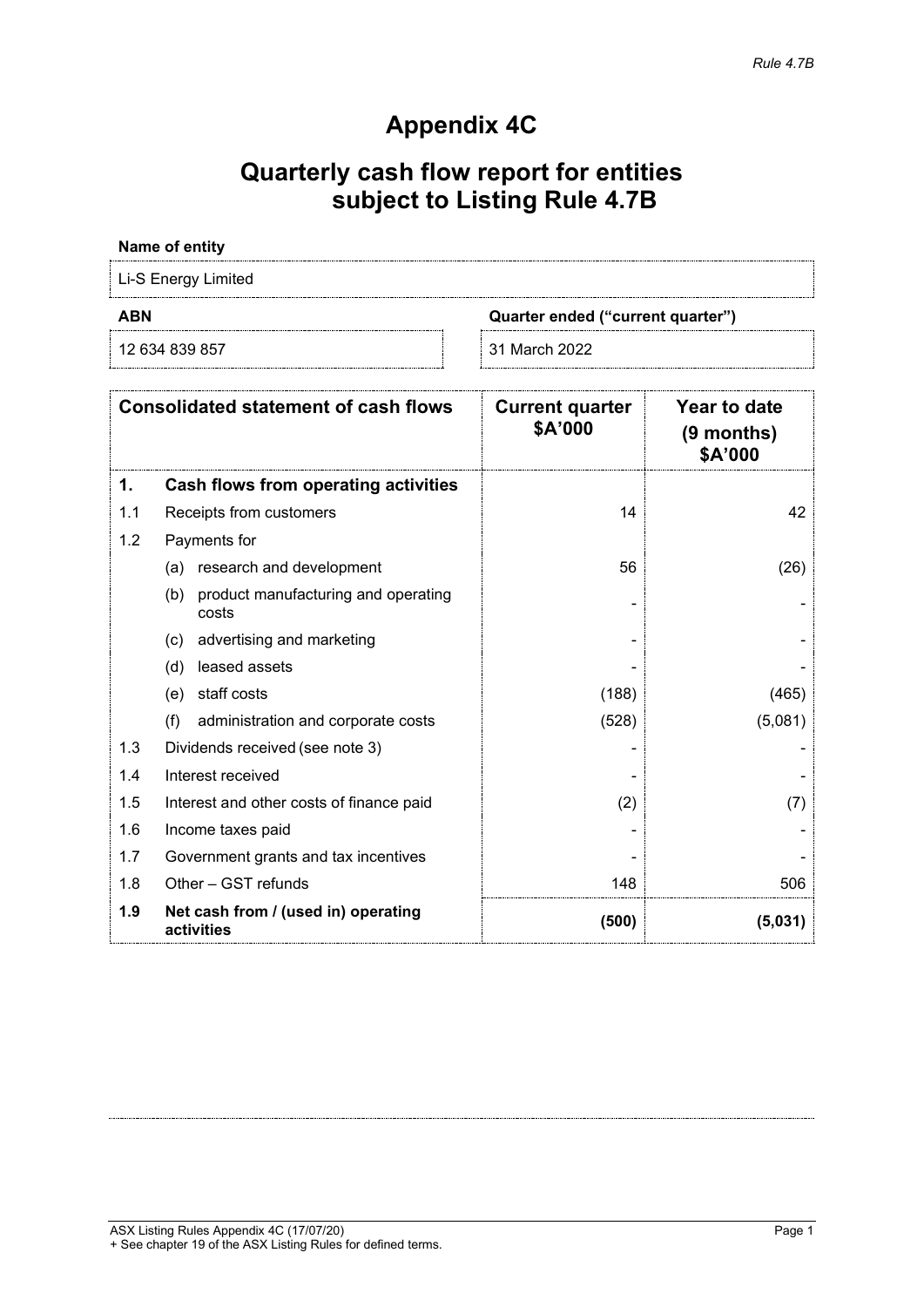|     | <b>Consolidated statement of cash flows</b>       | <b>Current quarter</b><br>\$A'000 | Year to date<br>$(9$ months)<br>\$A'000 |
|-----|---------------------------------------------------|-----------------------------------|-----------------------------------------|
| 2.  | Cash flows from investing activities              |                                   |                                         |
| 2.1 | Payments to acquire or for:                       |                                   |                                         |
|     | entities<br>(a)                                   |                                   |                                         |
|     | businesses<br>(b)                                 |                                   |                                         |
|     | property, plant and equipment<br>(c)              | (367)                             | (669)                                   |
|     | (d)<br>investments                                |                                   |                                         |
|     | intellectual property<br>(e)                      | (802)                             | (1, 494)                                |
|     | (f)<br>other non-current assets                   |                                   |                                         |
| 2.2 | Proceeds from disposal of:                        |                                   |                                         |
|     | entities<br>(a)                                   |                                   |                                         |
|     | businesses<br>(b)                                 |                                   |                                         |
|     | property, plant and equipment<br>(c)              |                                   |                                         |
|     | investments<br>(d)                                |                                   |                                         |
|     | intellectual property<br>(e)                      |                                   |                                         |
|     | other non-current assets<br>(f)                   |                                   |                                         |
| 2.3 | Cash flows from loans to other entities           |                                   |                                         |
| 2.4 | Dividends received (see note 3)                   |                                   |                                         |
| 2.5 | Other (provide details if material)               |                                   |                                         |
| 2.6 | Net cash from / (used in) investing<br>activities | (1, 169)                          | (2, 163)                                |

| 3.   | <b>Cash flows from financing activities</b>                                                   |      |        |
|------|-----------------------------------------------------------------------------------------------|------|--------|
| 3.1  | Proceeds from issues of equity securities<br>(excluding convertible debt securities)          |      | 34,000 |
| 3.2  | Proceeds from issue of convertible debt<br>securities                                         |      |        |
| 3.3  | Proceeds from exercise of options                                                             |      |        |
| 3.4  | Transaction costs related to issues of<br>equity securities or convertible debt<br>securities |      | (170)  |
| 3.5  | Proceeds from borrowings                                                                      |      |        |
| 3.6  | Repayment of borrowings                                                                       | (35) | (100)  |
| 3.7  | Transaction costs related to loans and<br>borrowings                                          |      |        |
| 3.8  | Dividends paid                                                                                |      |        |
| 3.9  | Other (provide details if material)                                                           |      |        |
| 3.10 | Net cash from / (used in) financing<br>activities                                             | (35) | 33.730 |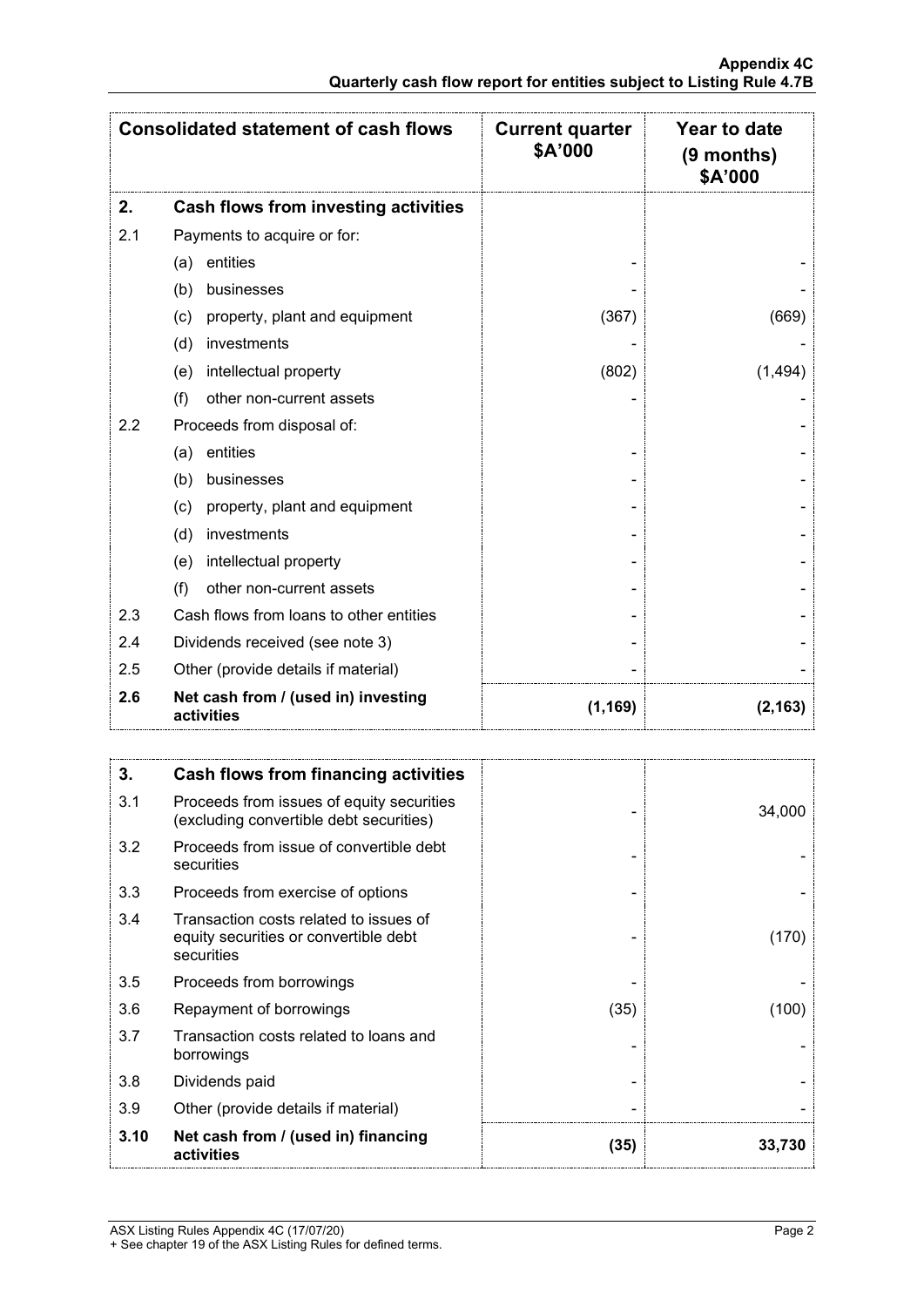| \$A'000 | Consolidated statement of cash flows | <b>Current quarter</b><br>\$A'000 | Year to date<br>$(9$ months) |
|---------|--------------------------------------|-----------------------------------|------------------------------|
|---------|--------------------------------------|-----------------------------------|------------------------------|

| 4.  | Net increase / (decrease) in cash and<br>cash equivalents for the period |          |          |
|-----|--------------------------------------------------------------------------|----------|----------|
| 4.1 | Cash and cash equivalents at beginning of<br>period                      | 46,847   | 18,607   |
| 4.2 | Net cash from / (used in) operating<br>activities (item 1.9 above)       | (500)    | (5,031)  |
| 4.3 | Net cash from / (used in) investing activities<br>(item 2.6 above)       | (1, 169) | (2, 163) |
| 4.4 | Net cash from / (used in) financing activities<br>(item 3.10 above)      | (35)     | 33.730   |
| 4.5 | Effect of movement in exchange rates on<br>cash held                     |          |          |
| 4.6 | Cash and cash equivalents at end of<br>period                            | 45,143   | 45,143   |

| 5.  | Reconciliation of cash and cash<br>equivalents<br>at the end of the quarter (as shown in the<br>consolidated statement of cash flows) to the<br>related items in the accounts | <b>Current quarter</b><br>\$A'000 | <b>Previous quarter</b><br>\$A'000 |
|-----|-------------------------------------------------------------------------------------------------------------------------------------------------------------------------------|-----------------------------------|------------------------------------|
| 5.1 | <b>Bank balances</b>                                                                                                                                                          | 45.143                            | 46.847                             |
| 5.2 | Call deposits                                                                                                                                                                 |                                   |                                    |
| 5.3 | <b>Bank overdrafts</b>                                                                                                                                                        |                                   |                                    |
| 5.4 | Other (provide details)                                                                                                                                                       |                                   |                                    |
| 5.5 | Cash and cash equivalents at end of<br>quarter (should equal item 4.6 above)                                                                                                  | 45,143                            | 46.847                             |

| 6.                                                                                                                                                          | Payments to related parties of the entity and their<br>associates                          | <b>Current quarter</b><br><b>\$A'000</b> |
|-------------------------------------------------------------------------------------------------------------------------------------------------------------|--------------------------------------------------------------------------------------------|------------------------------------------|
| 6.1                                                                                                                                                         | Aggregate amount of payments to related parties and their<br>associates included in item 1 |                                          |
| 6.2                                                                                                                                                         | Aggregate amount of payments to related parties and their<br>associates included in item 2 | 736                                      |
| Note: if any amounts are shown in items 6.1 or 6.2, your quarterly activity report must include a description of, and an<br>explanation for, such payments. |                                                                                            |                                          |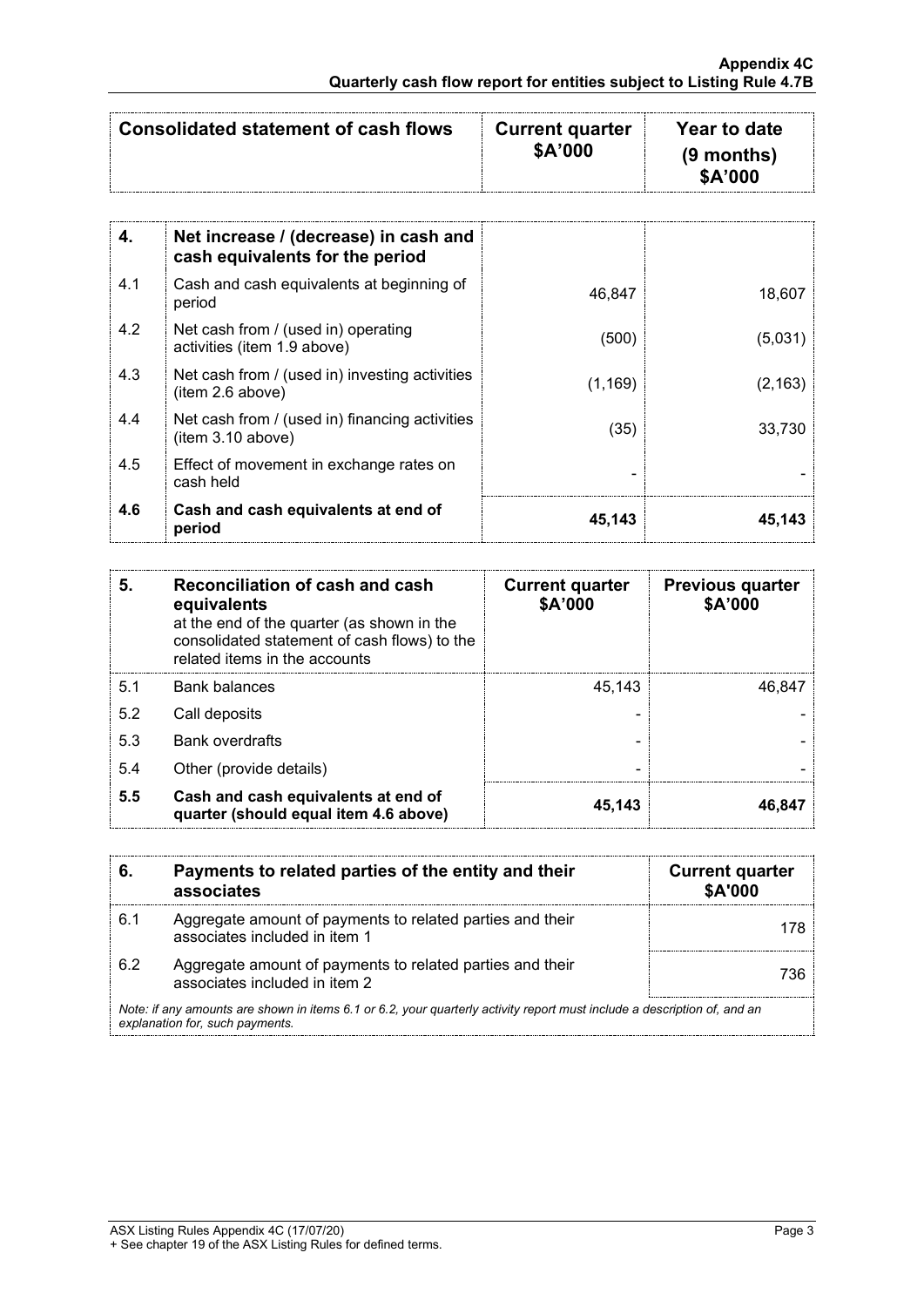| 7.  | <b>Financing facilities</b><br>Note: the term "facility' includes all forms of financing<br>arrangements available to the entity.<br>Add notes as necessary for an understanding of the<br>sources of finance available to the entity.                                                                                                               | <b>Total facility</b><br>amount at quarter<br>end<br>\$A'000 | Amount drawn at<br>quarter end<br>\$A'000 |
|-----|------------------------------------------------------------------------------------------------------------------------------------------------------------------------------------------------------------------------------------------------------------------------------------------------------------------------------------------------------|--------------------------------------------------------------|-------------------------------------------|
| 7.1 | Loan facilities                                                                                                                                                                                                                                                                                                                                      |                                                              |                                           |
| 7.2 | Credit standby arrangements                                                                                                                                                                                                                                                                                                                          |                                                              |                                           |
| 7.3 | Other (please specify)                                                                                                                                                                                                                                                                                                                               |                                                              |                                           |
| 7.4 | <b>Total financing facilities</b>                                                                                                                                                                                                                                                                                                                    |                                                              |                                           |
| 7.5 | Unused financing facilities available at quarter end                                                                                                                                                                                                                                                                                                 |                                                              |                                           |
| 7.6 | Include in the box below a description of each facility above, including the lender, interest<br>rate, maturity date and whether it is secured or unsecured. If any additional financing<br>facilities have been entered into or are proposed to be entered into after quarter end,<br>include a note providing details of those facilities as well. |                                                              |                                           |
|     | N/A                                                                                                                                                                                                                                                                                                                                                  |                                                              |                                           |

| 8.  |                                                                                         | Estimated cash available for future operating activities                                                                                                                                                               | \$A'000 |
|-----|-----------------------------------------------------------------------------------------|------------------------------------------------------------------------------------------------------------------------------------------------------------------------------------------------------------------------|---------|
| 8.1 |                                                                                         | Net cash from / (used in) operating activities (item 1.9)                                                                                                                                                              | (500)   |
| 8.2 |                                                                                         | Cash and cash equivalents at quarter end (item 4.6)                                                                                                                                                                    | 45,143  |
| 8.3 |                                                                                         | Unused finance facilities available at quarter end (item 7.5)                                                                                                                                                          |         |
| 8.4 |                                                                                         | Total available funding (item $8.2 +$ item $8.3$ )                                                                                                                                                                     | 45,143  |
| 8.5 | item 8.1)                                                                               | Estimated quarters of funding available (item 8.4 divided by                                                                                                                                                           | 90.3    |
|     |                                                                                         | Note: if the entity has reported positive net operating cash flows in item 1.9, answer item 8.5 as "N/A". Otherwise, a<br>figure for the estimated quarters of funding available must be included in item 8.5.         |         |
| 8.6 | If item 8.5 is less than 2 quarters, please provide answers to the following questions: |                                                                                                                                                                                                                        |         |
|     | 8.6.1                                                                                   | Does the entity expect that it will continue to have the current level of net operating<br>cash flows for the time being and, if not, why not?                                                                         |         |
|     | Answer: N/A                                                                             |                                                                                                                                                                                                                        |         |
|     | 8.6.2                                                                                   | Has the entity taken any steps, or does it propose to take any steps, to raise further<br>cash to fund its operations and, if so, what are those steps and how likely does it<br>believe that they will be successful? |         |
|     | Answer: N/A                                                                             |                                                                                                                                                                                                                        |         |
|     | 8.6.3                                                                                   | Does the entity expect to be able to continue its operations and to meet its business<br>objectives and, if so, on what basis?                                                                                         |         |
|     | Answer: N/A                                                                             |                                                                                                                                                                                                                        |         |
|     |                                                                                         | Note: where item 8.5 is less than 2 quarters, all of questions 8.6.1, 8.6.2 and 8.6.3 above must be answered.                                                                                                          |         |
|     |                                                                                         |                                                                                                                                                                                                                        |         |